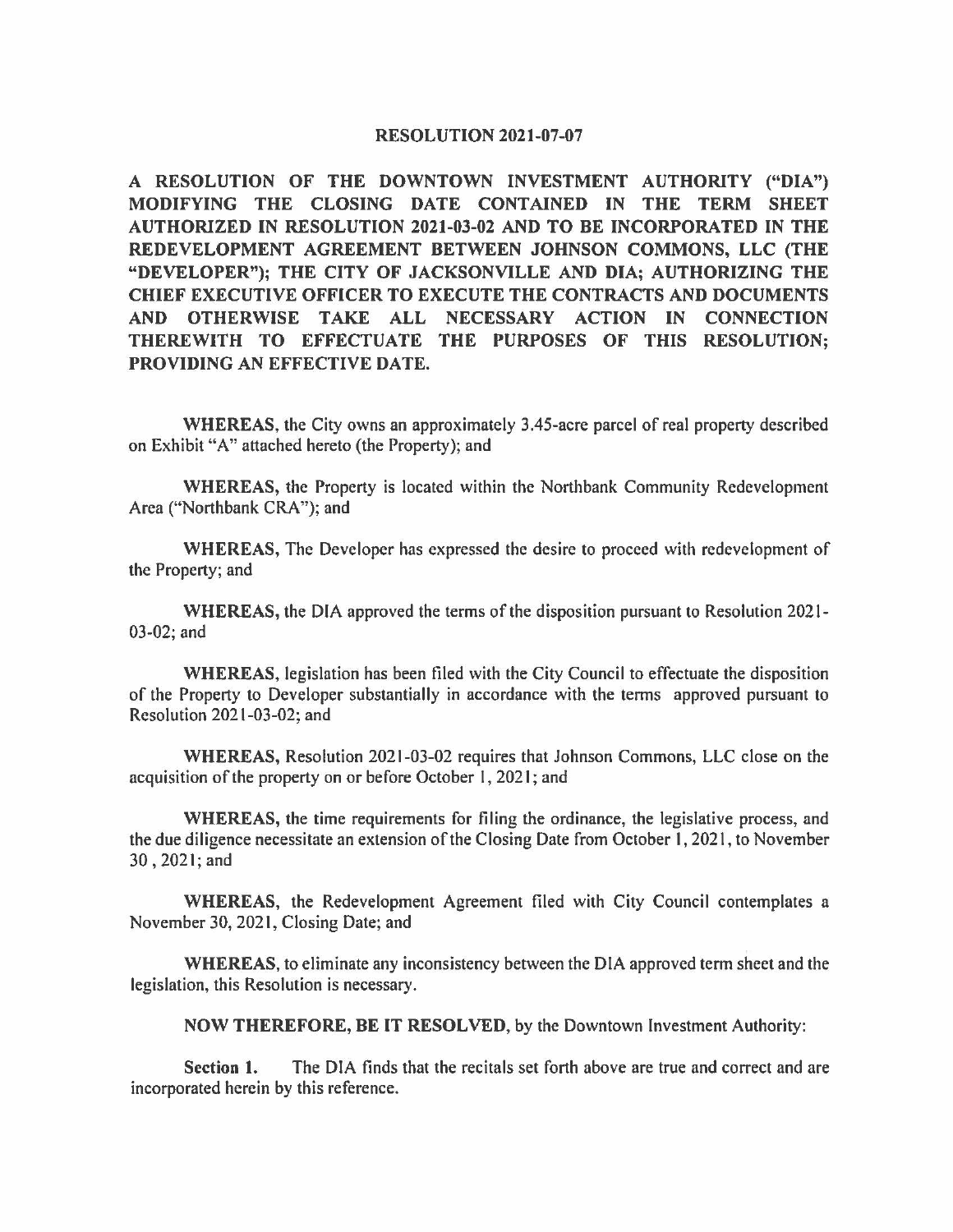**RESOLUTION 2021-07-07 PAGE 2 OF 4** 

Section 2. The DIA hereby extends the outside Closing Date established in Resolution 2021-03-02 from October 1, 2021, to November 30, 2021.

The Chief Executive Officer is hereby authorized to execute the contracts Section 3. and documents and otherwise take all necessary action in connection therewith to effectuate the purposes of this Resolution.

Section 4. The Effective Date of this Resolution is the date upon execution of this Resolution by the Chair of the DIA Board.

WITNESS:

## DOWNTOWN INVESTMENT AUTHORITY

Dem h

Braxton Gillam, Chairman

 $7/29/221$ 

VOTE: In Favor:  $\frac{8}{2}$  Opposed:  $\frac{8}{2}$  Abstained:  $\frac{8}{2}$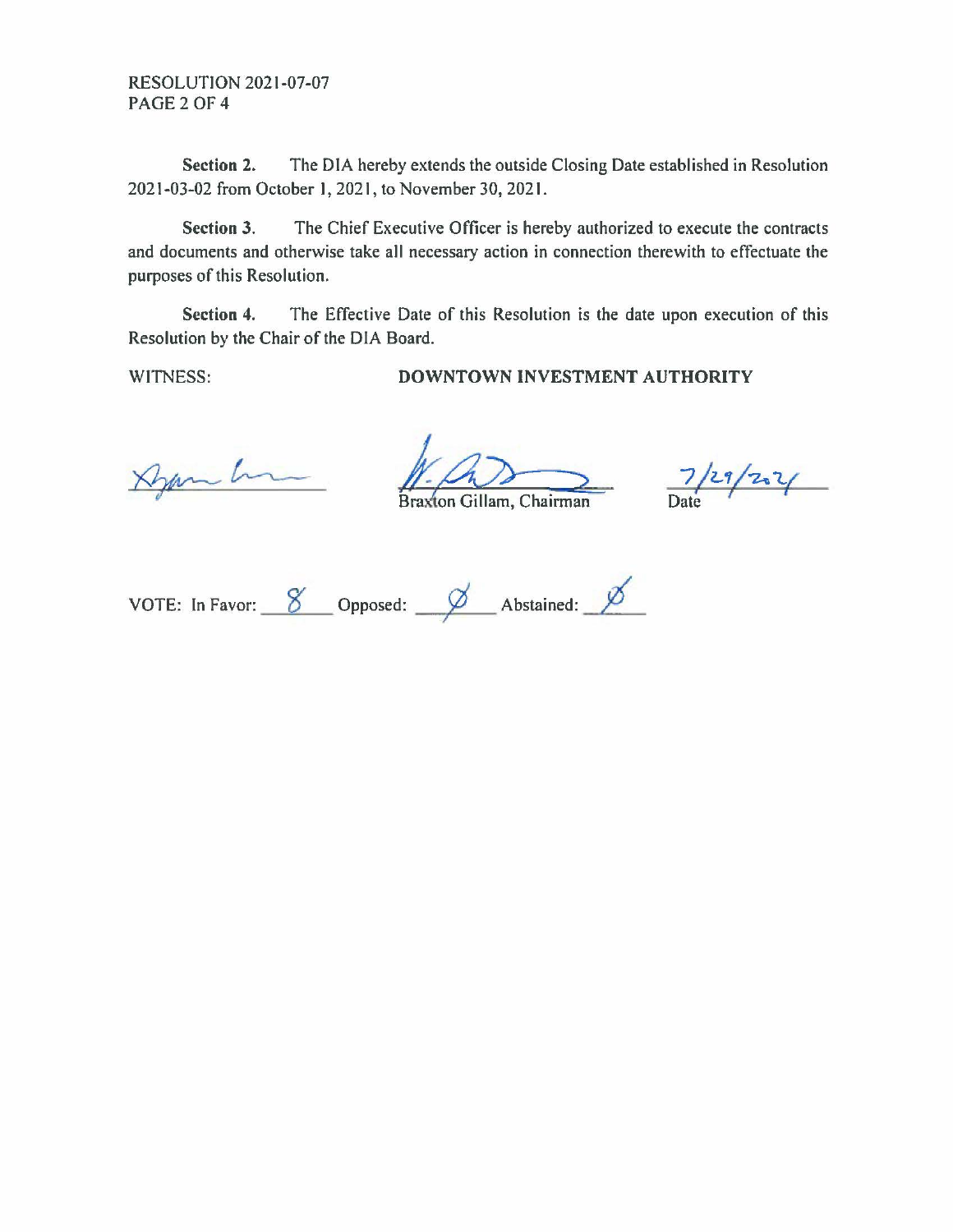# EXHIBIT A

## **Description of Project Parcel**

PARCEL A

LOTS I - 6, BLOCK I, LA VILLA DIVISION D. ACCORDING TO THE PLAT THEREOF AS RECORDED IN DEED BOOK B, SPMW, PAGE 344, OF THE FORMER PUBLIC RECORDS OF DUVAL COUNTY, FLORIDA, BEING MORE PARTICULARLY DESCRIBED AS FOLLOWS:

BEGJN AT THE INTERSECTION OF THE NORTH RIGHT-OF-WAY LINE OF HOUSTON STREET (A 60' PUBLIC RIGHT-OF-WAY AS NOW ESTABLISHED) WITH THE WEST RIGHT-OF-WAY LINE OF JOHNSON STREET (A 60' PUBLIC RIGHT-OF-WAY AS NOW ESTABLISHED) AND BErNG THE SOUTHEAST CORNER OF LOT 6. THENCE NORTH 75°17'17" WEST ALONG SAID NORTHERLY RIGHT-OF-WAY LINE, A DISTANCE OF 315,17 FEET TO THE SOUTHWEST CORNER OF LOT 4. THENCE NORTH 14°54'45" EAST ALONG THE EASTERLY RIGHT-OF-WAY LINE OF STUART STREET (A 60' PUBLIC RIGHT-OF-WAY AS NOW ESTABLISHED), A DISTANCE OF 210.00 FEET TO THE NORTHWEST CORNER OF LOT 3. THENCE SOUTH 75°16'38" EAST ALONG THE SOUTHERLY RIGHT-OF-WAY LINE OF **ADAMS** STREET \VEST (A 60' PUBLIC RIGHT-OF-WAY AS NOW ESTABLISHED), A DISTANCE OF 315.09 FEET TO THE NORTHEAST CORNER OF LOT 1. THENCE SOUTH 14°53'26" WEST ALONG THE WESTERLY RIGHT-OF-WAY LINE OF JOHNSON STREET, A DISTANCE OF 209.94 FEET TO THE POINT OF BEGINNING.

PARCEL B

LOTS 3, 4 AND PART OF LOTS 2, & *5,* BLOCK 1, LA VILLA DIVJSION C, ACCORDING TO THE PLAT THEREOF AS RECORDED IN DEED BOOK W, PAGES 566 AND 567, OF THE FORMER PUBLIC RECORDS OF DUVAL COUNTY, FLORJDA, BEING MORE PARTICULARLY DESCRIBED AS FOLLOWS:

BEGIN AT THE INTERSECTION OF THE NORTH RIGHT-OF-WAY LINE OF HOUSTON STREET (A 60' PUBLIC RIGHT-OF-WAY AS NOW ESTABLISHED) WITH THE EAST RIGHT-OF-WAY LINE OF JOHNSON STREET (A 60' PUBLIC RIGHT-OF-WAY AS NOW ESTABLISHED) AND BEING THE SOUTHWEST CORNER OF LOT 4. THENCE NORTH 14°53'26" EAST ALONG SAJD EASTERLY RIGHT -OF -WAY LINE, A DISTANCE OF 209.93 FEET TO THE NORTHWEST CORNER OF LOT 3. THENCE SOUTH 75°18'1 l" EAST ALONG THE SOUTHERLY RJGHT-OF-WAY LINE OF ADAMS STREET WEST (A 60' PUBLIC RJGHT-OF-WA Y AS NOW ESTABLISHED), A DISTANCE OF 14 l. I 8 FEET. THENCE SOUTH 14°41'49" WEST, A DISTANCE OF 209.96 FEET TO A POINT ON SAID NORTHERLY RIGHT-OF-WAY LINE. THENCE NORTH 75°17'17" WEST ALONG SAID NORTHERLY RIGHT-OF-WAY LINE, A DISTANCE OF 141.88 FEET TO THE POINT OF BEGINNING.